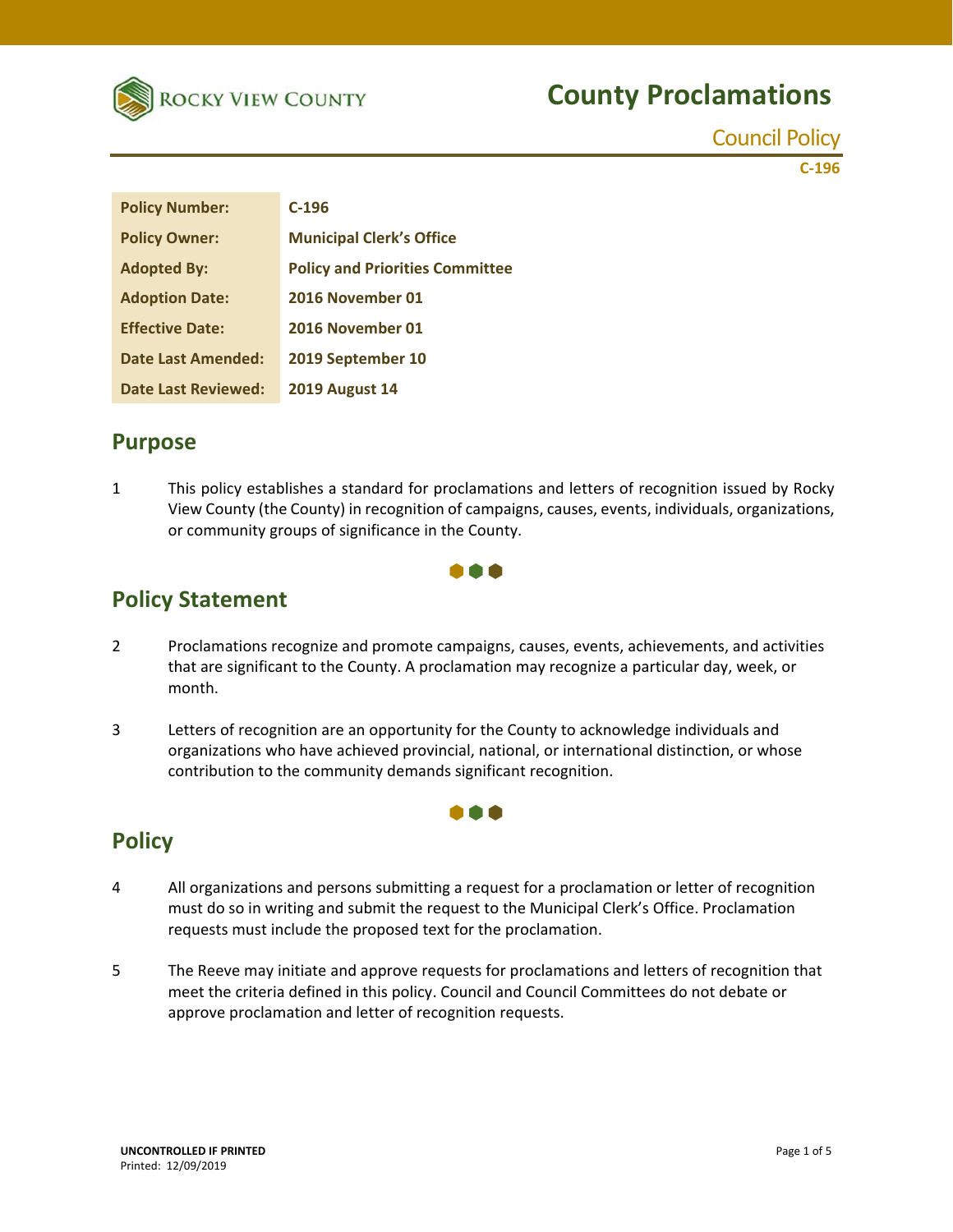

**C‐196**

#### Proclamations

- 6 A proclamation may be issued for:
	- (1) public awareness campaigns promoting a public good;
	- (2) artistic, athletic, historical, and cultural celebrations held within the boundaries of the County; or
	- (3) charitable and non‐profit fundraising events held within the boundaries of the County.
- 7 A proclamation is not issued for campaigns, events, or activities that are:
	- (1) contrary to the County's policies or bylaws, or Provincial or Federal legislation;
	- (2) politically or religiously motivated or represent an individual conviction;
	- (3) not directly related to the County or do not represent a County interest;
	- (4) promoting discrimination, hatred, violence or racism;
	- (5) intended for commercial or profit‐making purposes; or
	- (6) outside of generally accepted community standards.
- 8 The Reeve may seek the advice of Council when determining whether to approve or deny a proclamation request.
- 9 Upon approval, the Reeve signs a proclamation on behalf of the County. The County sends the original signed proclamation to the requestor, posts a copy of the proclamation on the County's website, and distributes a copy to Councillors and local media outlets.

#### Letters of Recognition

- 10 A letters of recognition may be issued:
	- (1) to residents of the County for a wedding anniversary in excess of 50 years and every five years above 50 years;
	- (2) to a resident of the County for a birthday at 80 years of age and every birthday above 80 years;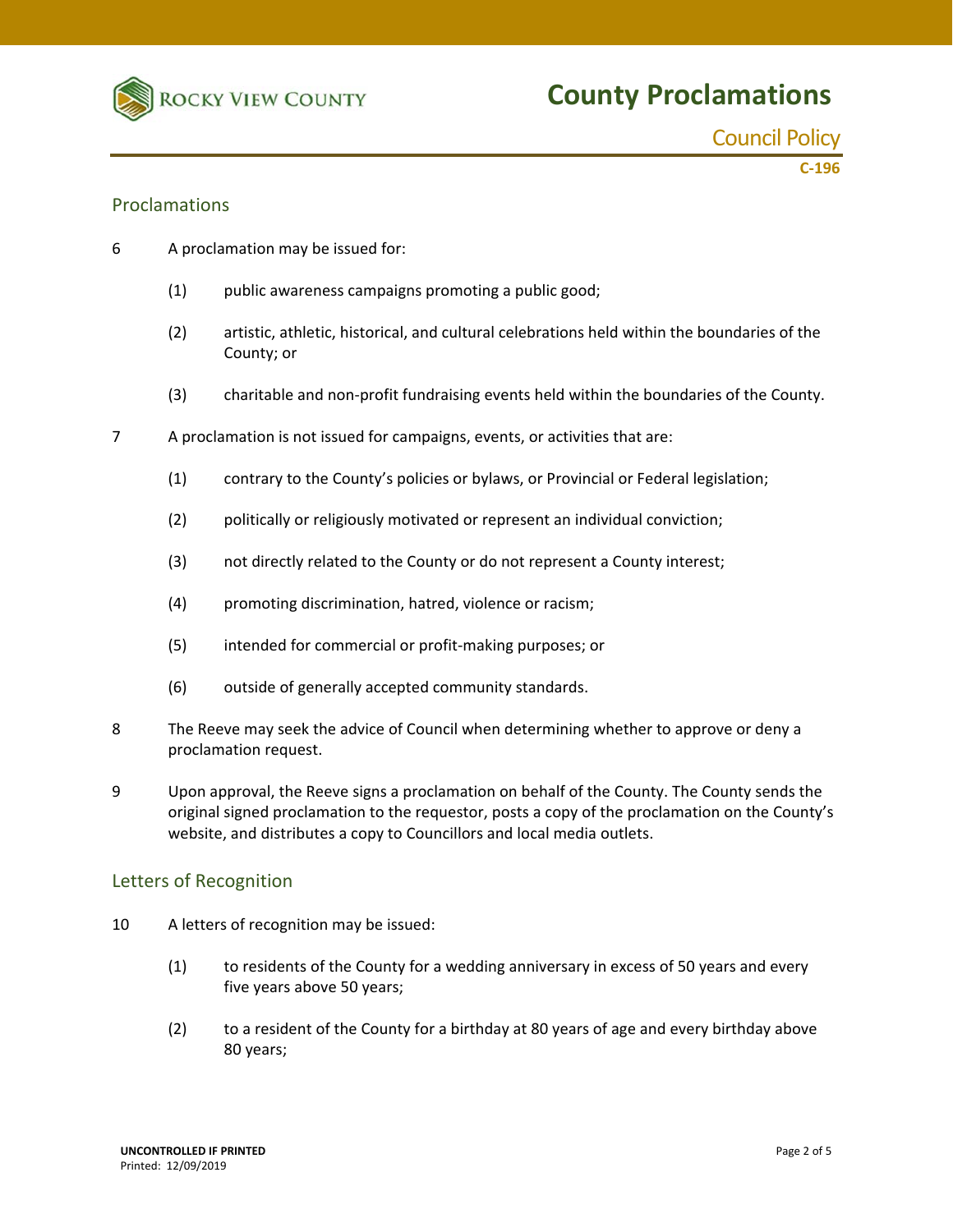

### Council Policy

**C‐196**

- (3) to an individual for volunteering in the County for 25 years and every five years above 25 years;
- (4) to an individual or team who resides in the County for winning a medal at a recognized provincial, national, or international sporting event;
- (5) to an individual or organization who resides in the County for winning an award, prize, or special recognition from a recognized provincial, national, or international association, society, organization, or government agency; or
- (6) to a non‐profit organization or community group in the County for significant anniversary dates or milestones.
- 11 A letter of recognition is not issued for:
	- (1) matters contrary to County policies and bylaws, and provincial or federal legislation;
	- (2) events, milestones, or achievements that are routine in nature and likely to be achieved by large numbers of people, such as high school graduation, tenth birthdays, etc.;
	- (3) matters that are contentious or divisive;
	- (4) events intended for profit making or business prospecting purposes; or
	- (5) matters outside of generally accepted community standards.
- 12 Upon approval, the Reeve signs a letter of recognition on behalf of the County. The County sends the original signed letter of recognition to the requestor and distributes a copy to Councillors.
- 13 Personal information contained in letters of recognition requests are collected under section 33(c) of the *Freedom of Information and Protection of Privacy Act* for the purpose of considering and issuing a letter of recognition. Questions regarding the collection or release of such personal information may be directed to the Municipal Clerk at 403-230-1401.

#### 88 A

#### **References**

Legal Authorities *Freedom of Information and Protection of Privacy Act*, RSA 2000, c F‐25 *Municipal Government Act*, RSA 2000, c M‐26 Related Plans, Bylaws, Policies, etc.  **COVID- OV**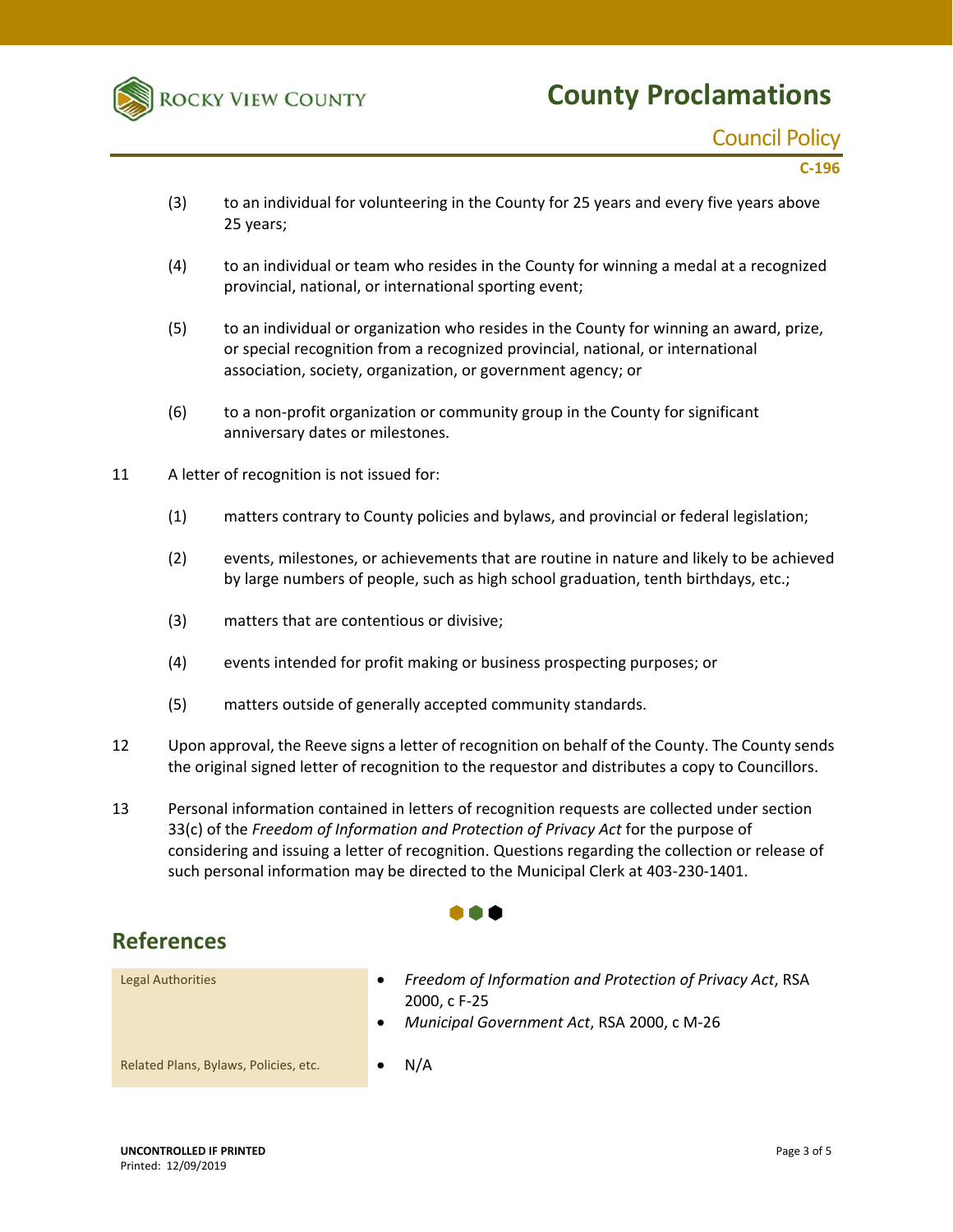

|                                                     |           | <b>Council Policy</b>                                                                                                    |
|-----------------------------------------------------|-----------|--------------------------------------------------------------------------------------------------------------------------|
|                                                     |           | $C-196$                                                                                                                  |
| <b>Related Procedures</b>                           | $\bullet$ | N/A                                                                                                                      |
| Other                                               | $\bullet$ | N/A                                                                                                                      |
|                                                     |           |                                                                                                                          |
| <b>Policy History</b>                               |           |                                                                                                                          |
| Amendment Date(s) - Amendment<br><b>Description</b> | $\bullet$ | 2019 September 10 - Council amended - New policy format<br>and writing standards, update to align with current practices |

. . .

Review Date(s) – Review Outcome **Description** 

2019 August  $14$  – Minor update needed for new County standards and practices

#### **Definitions**

- 14 In this policy:
	- (1) "Committee" means a committee of Rocky View County established by Council or an external committee to which Council makes appointments;
	- (2) "Council" means the duly elected Council of Rocky View County;
	- (3) "Councillor" means a duly elected member of Rocky View County Council;
	- (4) "County" means Rocky View County;
	- (5) "letter of recognition" means a written acknowledgement signed by the Reeve on behalf of Council and issued to a group or an individual for an accomplishment that is not generally or routinely achieved by most people, peers, or organizations;
	- (6) **"***Freedom of Information and Protection of Privacy Act*" means the Province of Alberta's *Freedom of Information and Protection of Privacy Act*, RSA 2000, c F‐25, as amended or replaced from time to time;
	- (7) "*Municipal Government Act*" means the Province of Alberta's *Municipal Government Act*, RSA 2000, c M-26, as amended or replaced from time to time;
	- (8) "proclamation" means a ceremonial document issued and signed by the Reeve on behalf of Council that officially recognizes the importance of a person, organization, cause, event, or campaign for a certain day, week, or month;
	- (9) "Reeve" means the Chief Elected Official of Rocky View County pursuant to the *Municipal Government Act*; and